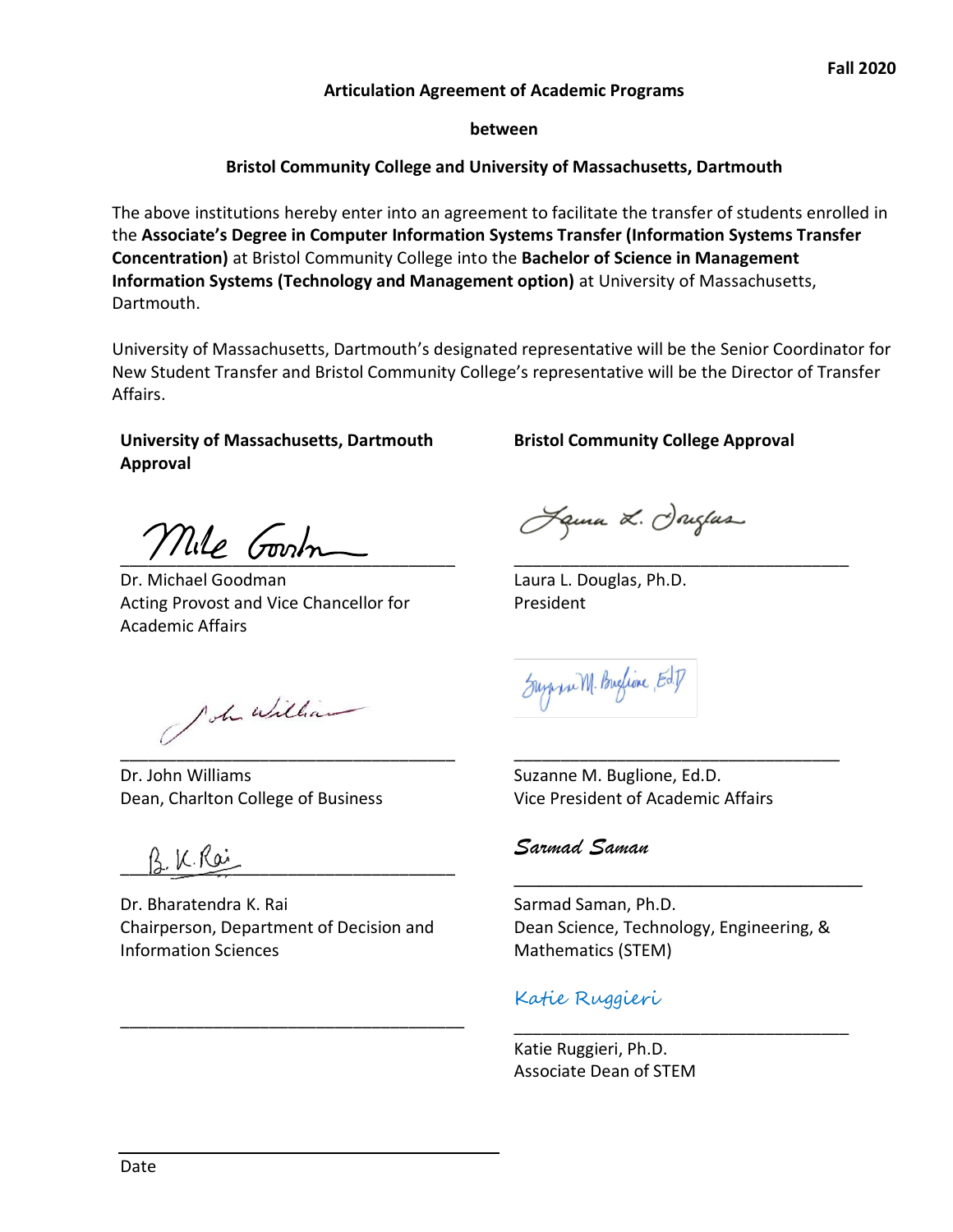### **Objectives:**

1. To attract qualified students to Bristol Community College and University of Massachusetts, Dartmouth.

2. To promote and facilitate an efficient transition of transfer students between institutions.

3. To provide specific information and guidelines for transfer students.

4. To encourage academic coordination and cooperation, including curricular reviews, on-site visits, and joint academic advising for students attending Bristol Community College and University of Massachusetts, Dartmouth.

## **Stipulations:**

1. University of Massachusetts, Dartmouth guarantees acceptance of Bristol Community College students who complete the Associate's Degree with an overall GPA of 2.5, as outlined in this document. All criteria of MassTransfer will apply.

2. Transfer students designated above will not be required to take more than 68 additional credits to receive a baccalaureate degree.

*3.* It is understood that students transferring from two year colleges must complete a minimum of 45 credits of work to meet the residency requirement at UMass Dartmouth. At least 30 credits of advanced specialized courses must be completed.

# **Mutual Responsibilities:**

1. Both institutions agree to maintain current listings of the course equivalencies. This will be the responsibility of the two designated representatives.

2. Bristol Community College and University of Massachusetts, Dartmouth will incorporate a summary of this agreement into official publications and web sites.

3. Bristol Community College and University of Massachusetts, Dartmouth agree to encourage qualified students to participate in this program by providing information, advising, and other assistance required to foster a seamless transition from the two-year institution to the four-year institution.

## **Review/Revision:**

1. Both institutions will periodically review this agreement. Substantive changes in the courses or program of either institution will require a review of this articulation agreement. Revisions will be implemented with one- year notice prior to termination of the agreement.